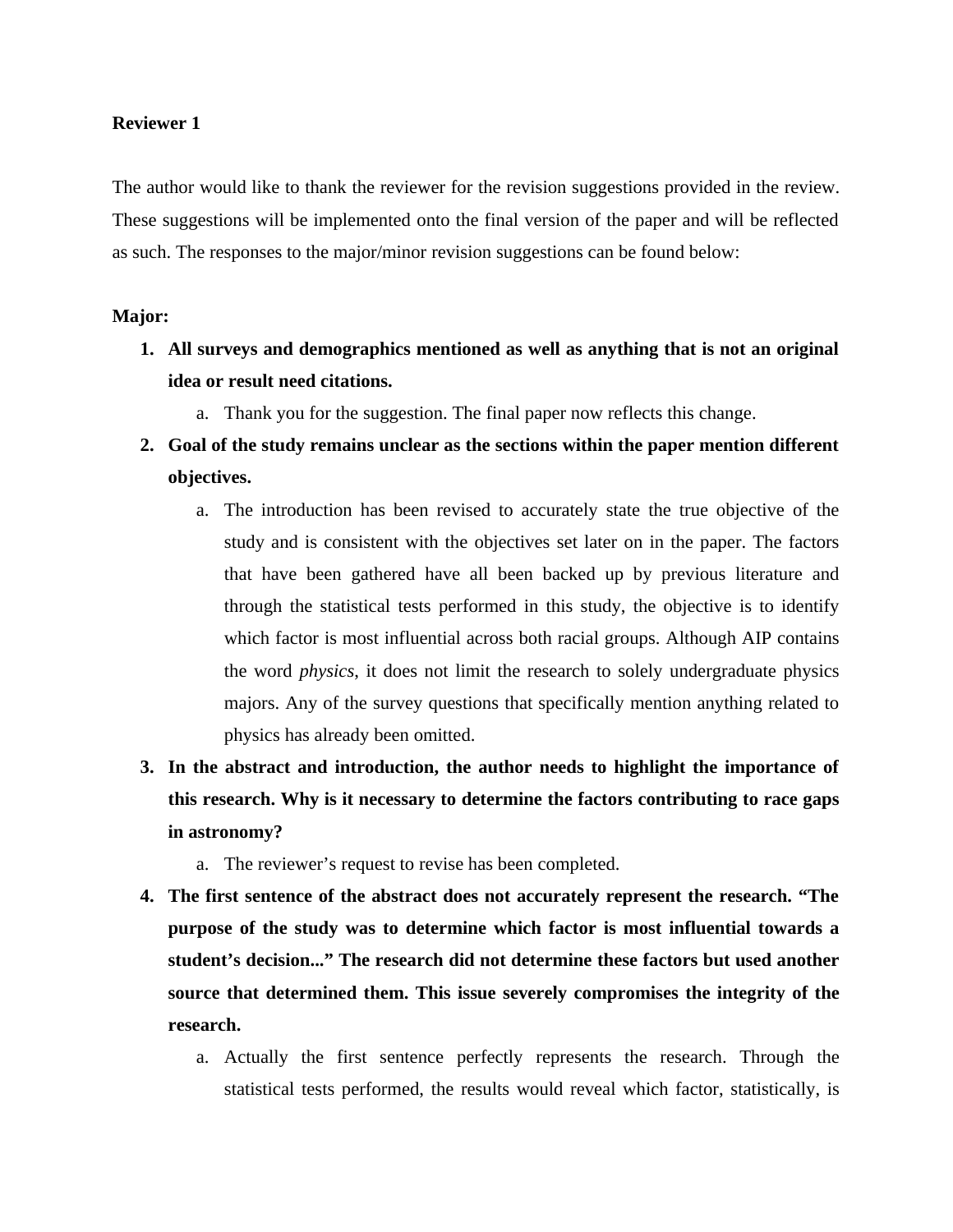most influential across both groups. There is no compromise of integrity anywhere.

- **5. The introduction focuses largely on disparities in representation for Black and Latinx individuals, but the methodology and results focus on only Black students. The introduction should be adjusted to better match the results of the paper, i.e., demographics regarding Latinx individuals should not be mentioned. The introduction should only focus on Black representation compared to White representation.**
	- a. Thank you for this comment; the appropriate changes have been made.
- **6. The basis of this paper is the 2007 Nelson Diversity Survey compared to 2007 US Census data for the racial demographics presented. However, these data are from 14 years ago, so the author is assuming that the demographics then accurately represent the state of diversity in astronomy in 2021. This is a very large assumption that does not have much merit.**
	- a. Although the data is from 14 years ago, there has not been further research done to bridge this data gap. The literature of this study was difficult because of how little numbers of studies like this have been performed since then. There is no assumption done as demographics that date back 2-3 years accurately represent the state of diversity in astronomy. Backed by this data, there is a lot of merit actually.
- **7. "It was of vital importance that each one be introduced with equal importance." Can this assumption be made? Don't some factors carry a greater impact than others? This needs further justification.**
	- a. If the objective of the research is to determine which factor is most influential, it would not be wise to state some of them carry a greater impact than others off the bat. This would already insert a level of bias into the study and would not yield accurate results.
- **8. This section needs a lot more detail as to what the facts contributing to the race gap is, who the undergrad students interviewed were (any similarities between them) and how the sample of students was taken (random sampling, cluster, stratified, etc.). Also, specific details need to be better explained, such as the Likert scale,**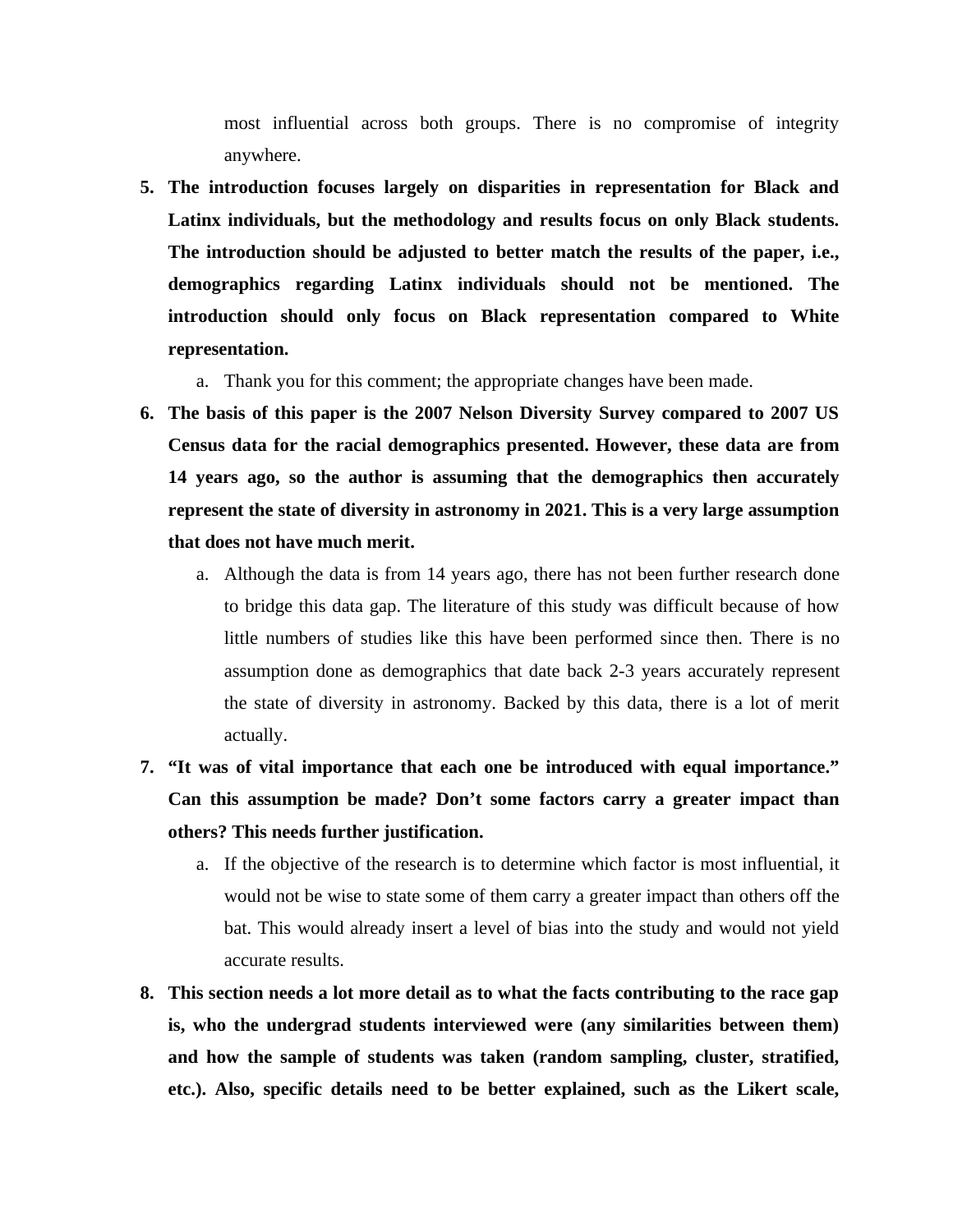**which is mentioned but not explained. This needs to be much more fleshed out for the results to be reproducible. Related to this, do the 167 students that were surveyed represent a specific group of students (specific graduation year, area of the country, etc.)? How well does the sample reflect the demographic of all astronomy students in the US?**

- a. The revisions request were made. As for more information on the identity of the undergraduate students who were interviewed, all entries were anonymous and assuming AIP were to provide data points, this information would not be provided. It is just a random sampling.
- **9. The author mentions implementing a linear regression model to check for correlation between factors. However, this is a very large assumption as the correlation, if it exists, can be curved or some other kind of relationship, not necessarily linear.**
	- a. The linear regression model is not meant to be the test that determines correlation, but is necessary to conduct the other statistical tests that will reveal correlation.
- **10. This section uses language such as "the scope of this project will shift" or has paragraphs talking about failed attempts to contact AIP or conduct analysis. These have no place in the final report of results, and only the methodology relating to how the final results were actually obtained should be stated.**
	- a. This change has been implemented
- **11. In Figure 5, there is a value listed as the "p-value." P-value determines the statistical significance of a result. I could be interpreting the methods incorrectly, but it seems like all that is needed to understand which factors are significantly contributing to the race gap is the p-value of each factor. If this is the case, then there is no merit for conducting the proposed research project in determining the significance of the factors because the significance is already determined and stated by the study used. However, this could not be the case and I am not understanding the table or methods properly.**
	- a. The reviewer is misunderstanding the table and methods properly as the p values will **not** be the same due to the fact we are performing tests in a different method than AIP has done.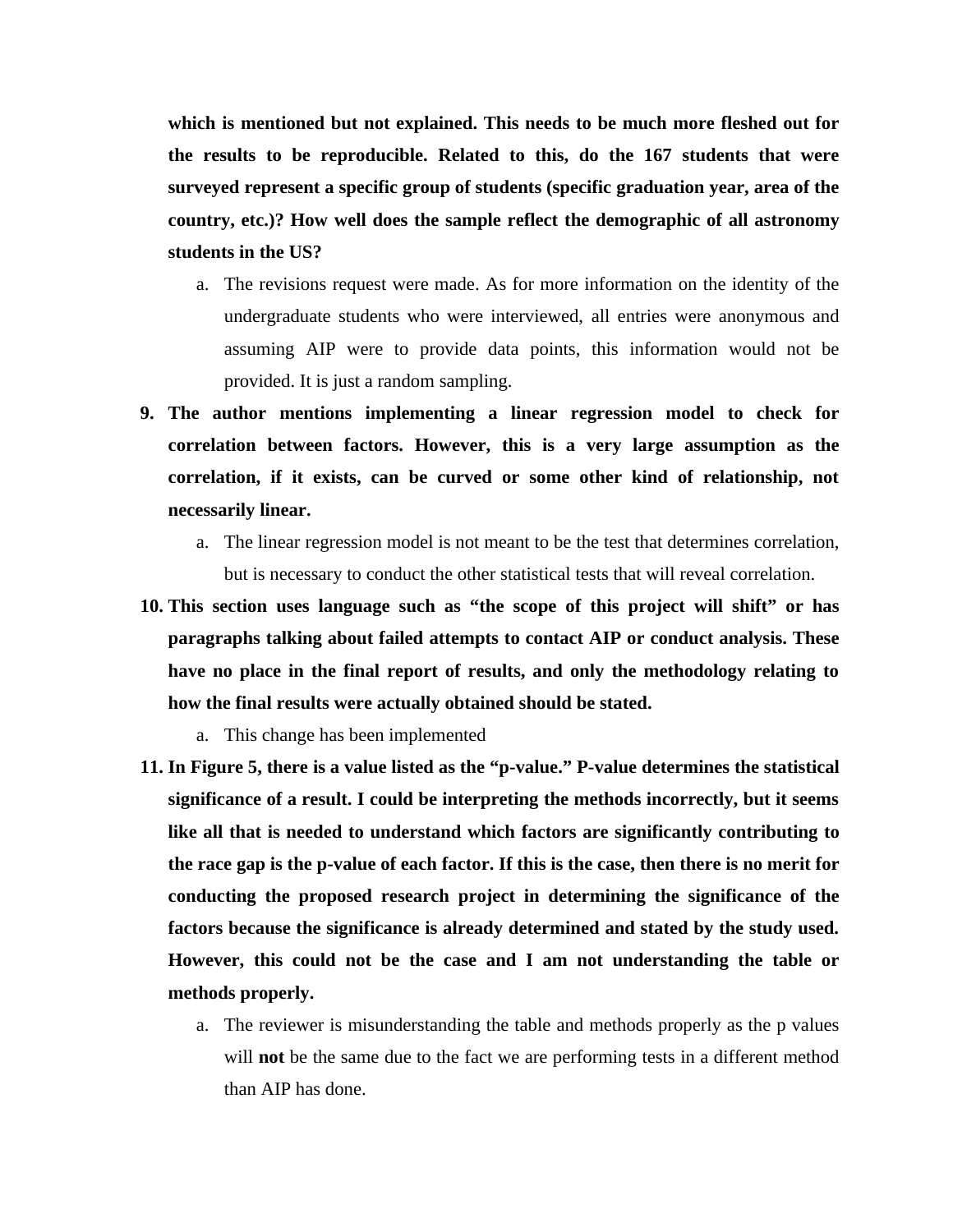- **12. This section also suffers from a severe lack of detail. What is the 7 Classical Assumptions of Ordinary Least Squares? This is mentioned as if it were a source that is cited (but has no citation), and if this is the case, seems like a very specific source and needs to be explained and justified a lot more. Also, the statistical tests used all need to be explained in way more detail, and any specific parameters or numbers used need to be mentioned in order to make the results reproducible. Also, what Python packages or libraries were used?**
	- a. The changes have been implemented.
- **13. The title has a footnote that says, "Released on March 1st, 2021". This is the wrong date.**
	- a. The change has been implemented.
- **14. The short title and short authors at the top of each page are incorrect.**
	- a. The change has been implemented.
- **15. There are a few sentences throughout the paper that are phrased as questions, such as "if the disparity persists as early as the graduate school level, how might the undergraduate level look like?" These sentences give the paper a colloquial tone and can be removed from the narrative.** 
	- a. The change has been implemented.
- **16. The tables should be remade into LaTeX tables and references as Tables instead of Figures.**
	- a. The change has been implemented.
- **17. The results not being listed in the abstract is understandable as the author will determine these results later. However, the parameters/factors used from the AIP report should be listed in the abstract as well (or at least some or the most important factors should be listed).** 
	- a. The change has been implemented.
- **18. In paragraph 1, the author mentions the racial demographic of faculty members in the top 50 US astronomy schools. It should be clear if this represents all faculty, such as post-docs and administrative staff.** 
	- a. The change has been implemented.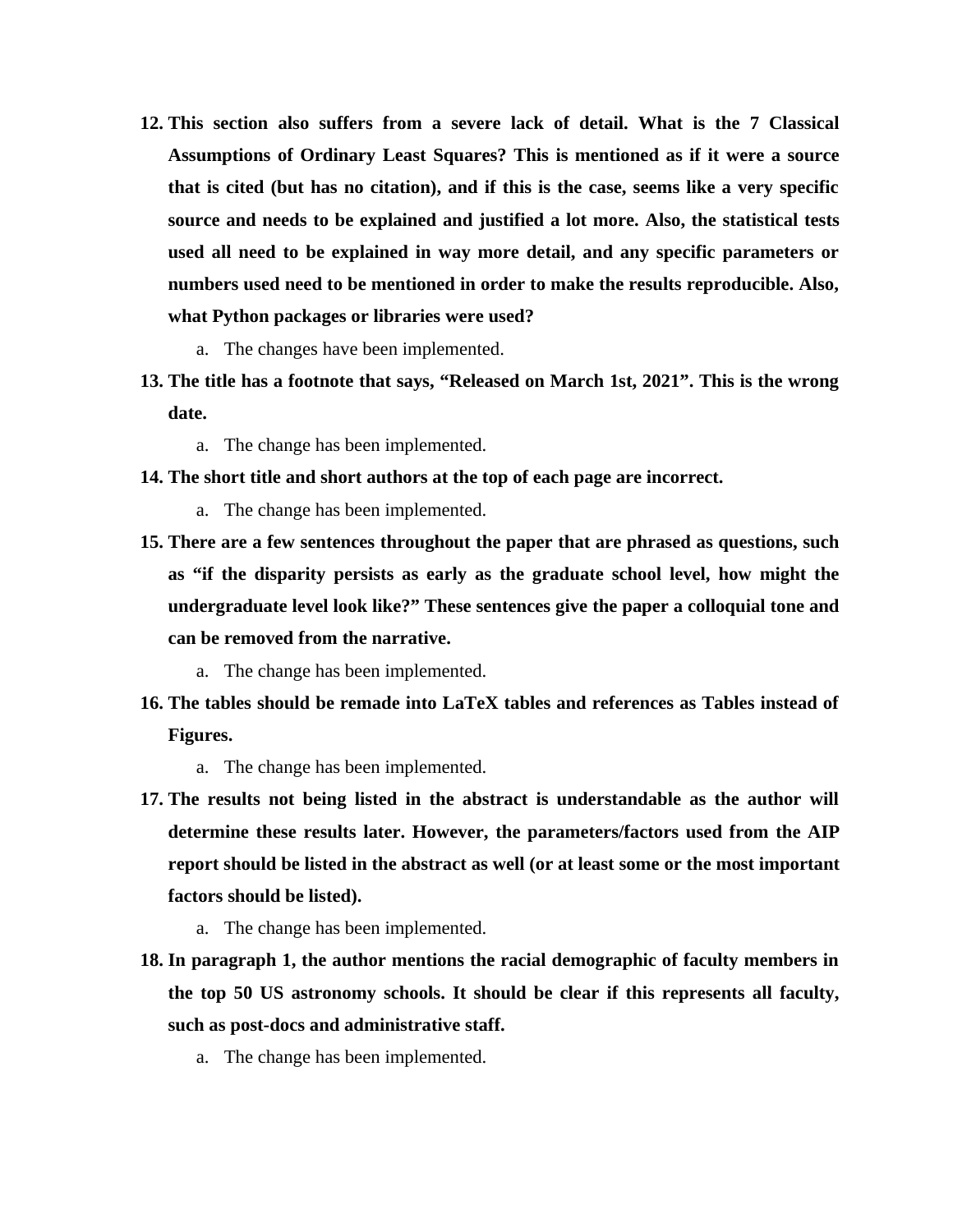- **19. In paragraph 1, in citing the demographics of the US census, it should be clarified if these include only citizens or residents of the US.** 
	- a. The change has been implemented.
- **20. In paragraph 2, the second sentence is unnecessary.**
	- a. The change has been implemented.
- **21. In paragraph 2, the sentence starting "Assuming the undergraduate pool is more diverse..." can be removed. It is explained in the next paragraph that this does not need to be an assumption as it is backed up by data from APS.**
	- a. The change has been implemented.
- **22. "The trend within both of these graphs indicate that the percentage will only increase." How can the author make this assumption?**
	- a. The change has been implemented.
- **23. Figures 3 and 4 do not show astronomy majors on the graph when the paper is about demographics in astronomy. They should be removed, or it should be thoroughly explained how they relate to astronomy majors.**
	- a. The change has been implemented.
- **24. This section can be reworded and moved to the end of the introduction as an outline of the paper.**
	- a. The change has been implemented.
- **25. It says that 187 undergrad students were interviewed in the survey, but the table in Figure 5 says 167. I think this is just a typo.**
	- a. The change has been implemented.
- **26. Table 1 is referenced, but there is no Table 1.**
	- a. The change has been implemented.
- **27. The author uses the mean and standard deviation from the AIP data to create mock data. I'm assuming he created Gaussian distributions, and that the sample size is sufficiently large to assume this. This should be explicitly mentioned.**
	- a. The change has been implemented.
- **28. What is "correctness of a functional form?"**
	- a. The change has been implemented.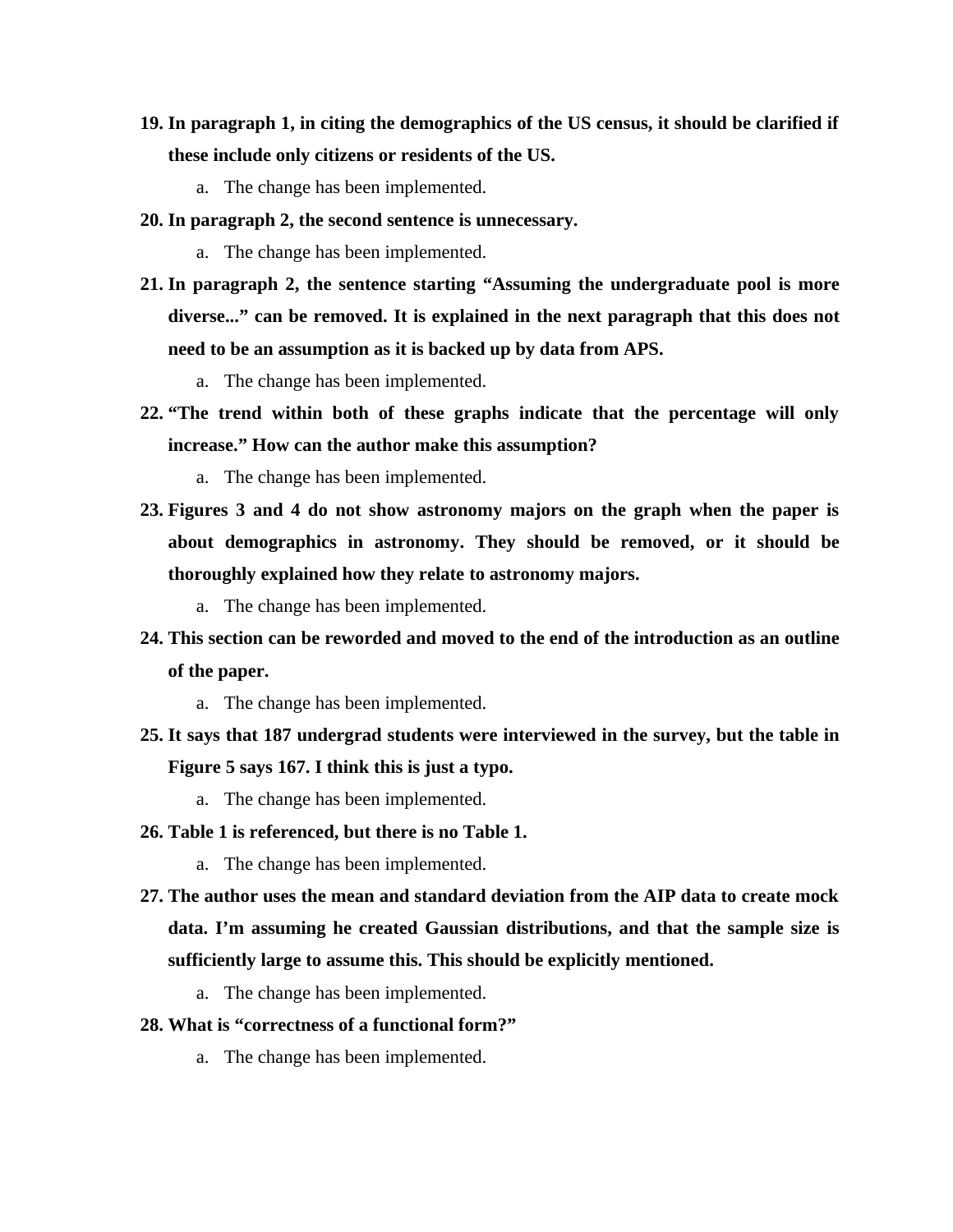The author would like to thank the reviewer for the revision suggestions provided in the review. These suggestions will be implemented onto the final version of the paper and will be reflected as such. The responses to the major/minor revision suggestions can be found below:

### **Major**

- **1. There are some formatting issues that must be fixed. On the first page, the footnote mentions that the paper was released March 1st, 2021, this must be removed. Also, the header on each page which should alternate between the author's name and the title of the paper are incorrect. These need to be corrected.**
	- a. The change has been made.
- **2. The introduction does not seem completely connected to the rest of the paper. The goal of the paper is to use results from the AIP survey and use different tests to determine the most influential factors that lead black astronomy students away from the major. The objectives set at the end of the introduction are not the objectives completed in the rest of the project. The introduction needs to be reworked to better encapsulate the goals of the project and give a better background. There should be more background given on the literature and previous studies.**
	- a. The change has been made.
- **3. In section 3.3, the 7 Classical Assumptions of Ordinary Least Squares and the three tests need to be explained more. The reader does not know what these tests do or how they work. The author also needs to explain how they used these tests, their methods need to be clearly explained in the paper.**
	- a. The change has been made.
- **4. There needs to be an explanation for how this study differs from the AIP survey study. It seems that this project utilizes different tests than the AIP study, but what makes these tests different from the ones employed by AIP? It needs to be clear to the reader how this study is different from past studies.** 
	- a. This change has been made.

### **Minor**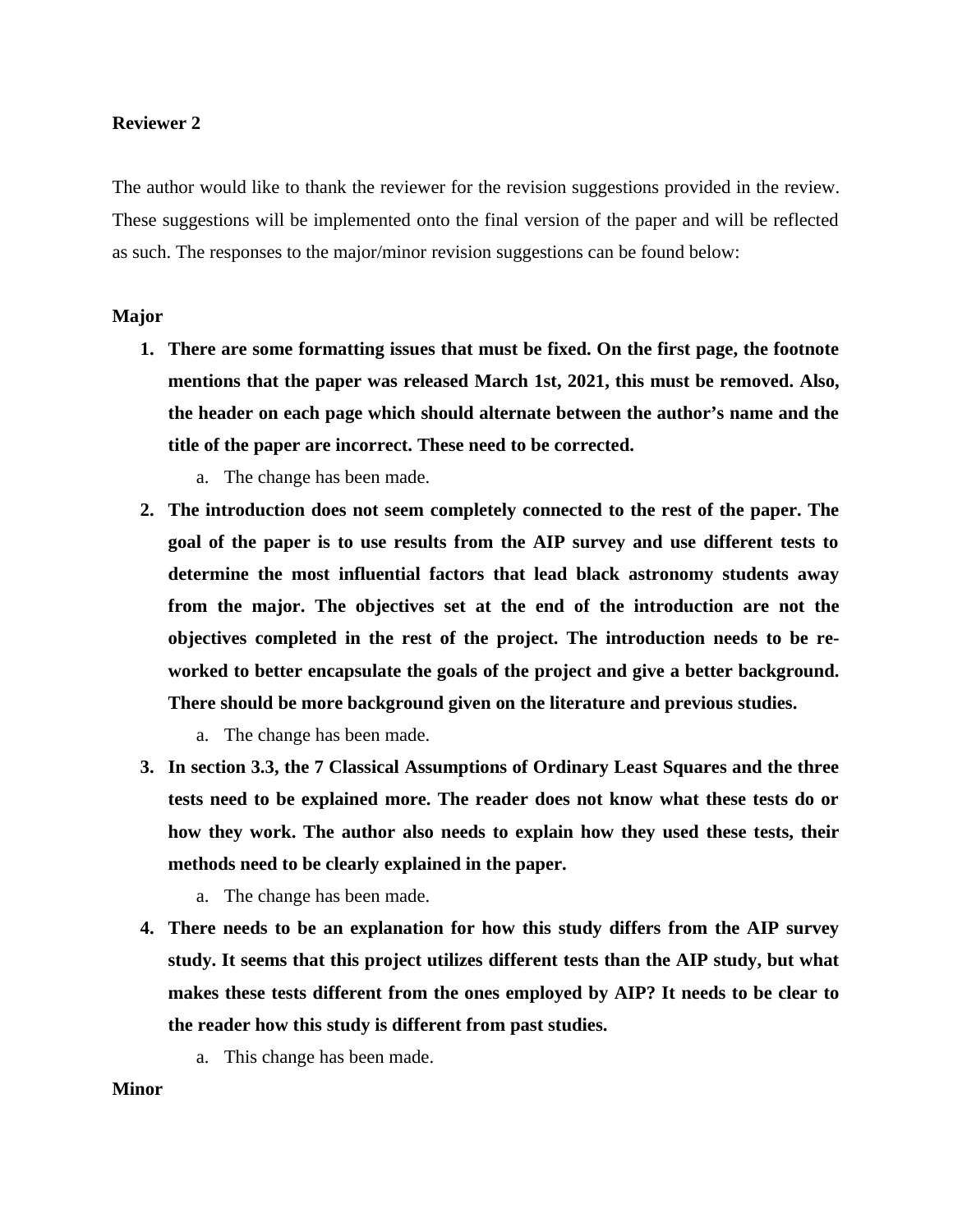- **1. The table in Figure 1 should be enlarged since the inputs are hard to read**
	- a. The change has been made.
- **2. The plots displayed in Figure 3 and 4 do not contain astronomy as one of the degrees. These plots do highlight the racial disparity in other STEM fields and thus still demonstrate the racial diversity issues in STEM, but the focus of this project is astronomy. Plots depicting the diversity issues for astronomy degrees would be beneficial to the reader.**
	- a. The requested change has been made.

The author would like to thank the reviewer for the revision suggestions provided in the review. These suggestions will be implemented onto the final version of the paper and will be reflected as such. The responses to the major/minor revision suggestions can be found below:

### **Major**

- **1. In the abstract, by saying that the biggest factor which causes people to drop is related to the racial gap, the author is assuming right off the bat that race has to do with the biggest factor which generally causes a student to stay or drop the major. This can honestly be an entire other research project in itself. It is very important to first determine the significance of race in how often people drop rather than just stating that they are not mutually exclusive.**
	- a. The changes have been made.
- **2. There is barely any literature cited in this entire paper. There are dozens of unsupported claims the author makes which have no basis at all since they are not cited. And the few citations that the author does have are not in the correct citation format.**
	- a. It would be more helpful if the reviewer had mentioned a few of the instances in which unsupported claims take place and where the erroneous citation occurs. Nonetheless, a second look will be given to identify these areas.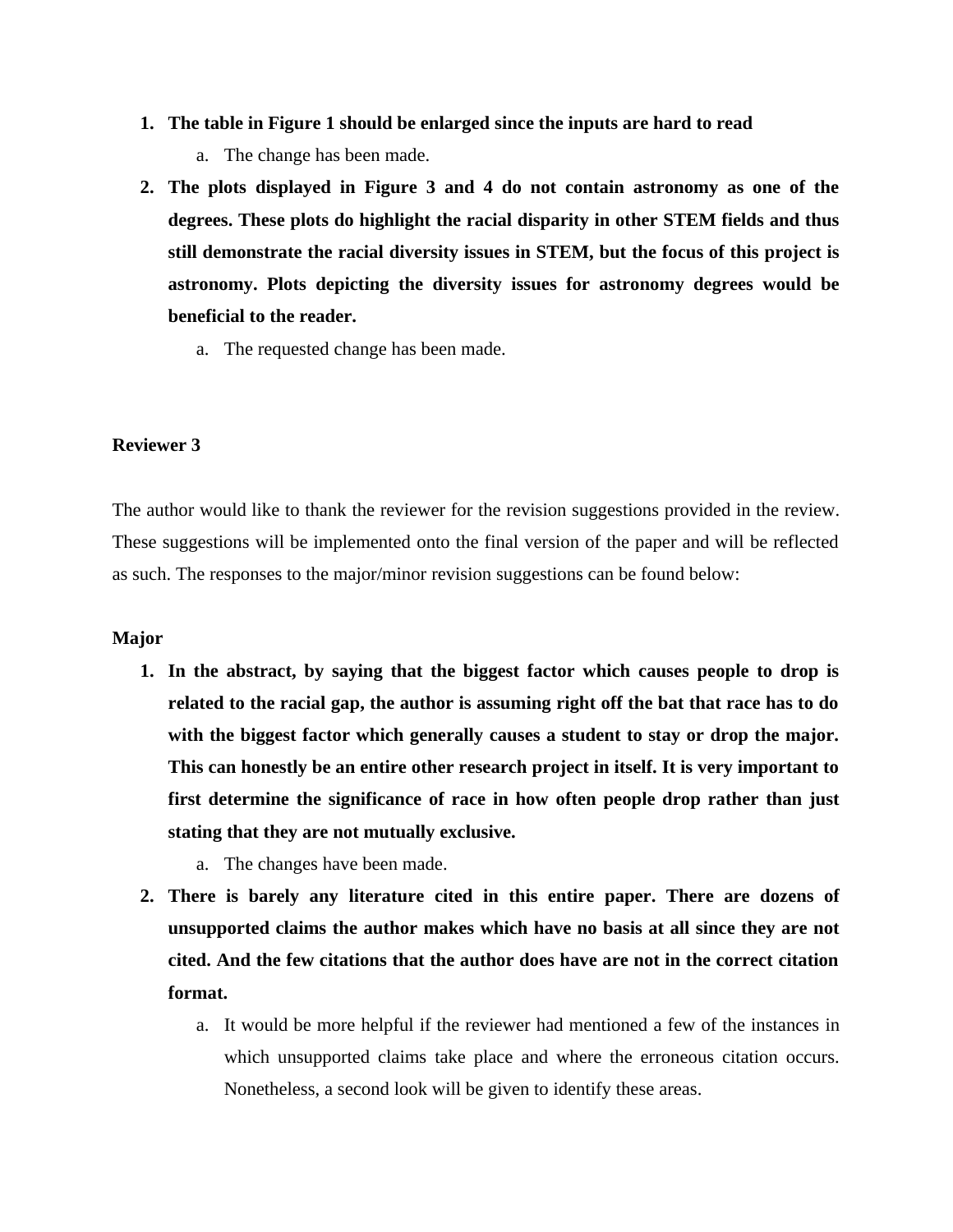- **3. One very large thing that was not considered in this process was the percent of people who actually reported their diversity information. In the 2007 Diversity Survey for example, he says it takes into account every faculty member. It is tough to believe this if I do not know a quantitative percentage, with a source, of people that reported their own data. Also, how many people are in these top 50 astronomy schools? If I do not have reason to believe that they are representative of the entire population of astronomy schools then the argument somewhat becomes invalid and insignificant.**
	- a. I do not understand what the reviewer is trying to say to this point. All the information necessary can be found on *Figure 1*.
- **4. There is a big issue with the 2007 Nelson Diversity Survey. The author uses this study and assumes that diversity has not changed over the last 14 years, which is incredibly difficult to believe. Unless he can find a similar survey done within the last 5 years or so, I think that this section of the paper should be taken out because it is so outdated and likely not at all representative of the current day diversity statistics.** 
	- a. Though mentioned beforehand, there is no assumption that diversity has not changed over the last 14 years. The reviewer would be right in this being hard to believe, which is why no assumptions were made. Present-day studies still show a racial gap within astronomy.
- **5. The focus of the study is very inconsistent in a variety of ways. First of all, if the author did not end up focusing on Latinx data, why mention it at all in the introduction? I was prepared to see an analysis based on Black and Latinx students, and then he mentions that the study will no longer focus on Latinx students, which is very misleading. Also, the point of the paper is to look at students in astronomy, but then the focus seems to shift to physics. Figures 3 and 4 don't even mention astronomy at all, and physics and astronomy departments are likely quite different. Finally, the paper is inconsistent because the author does not seem to really understand his own objectives. It seemed like the purpose of this paper ended up being to use statistical tests to determine which factor is the most important in explaining why people drop their degrees in astronomy, even though the objectives**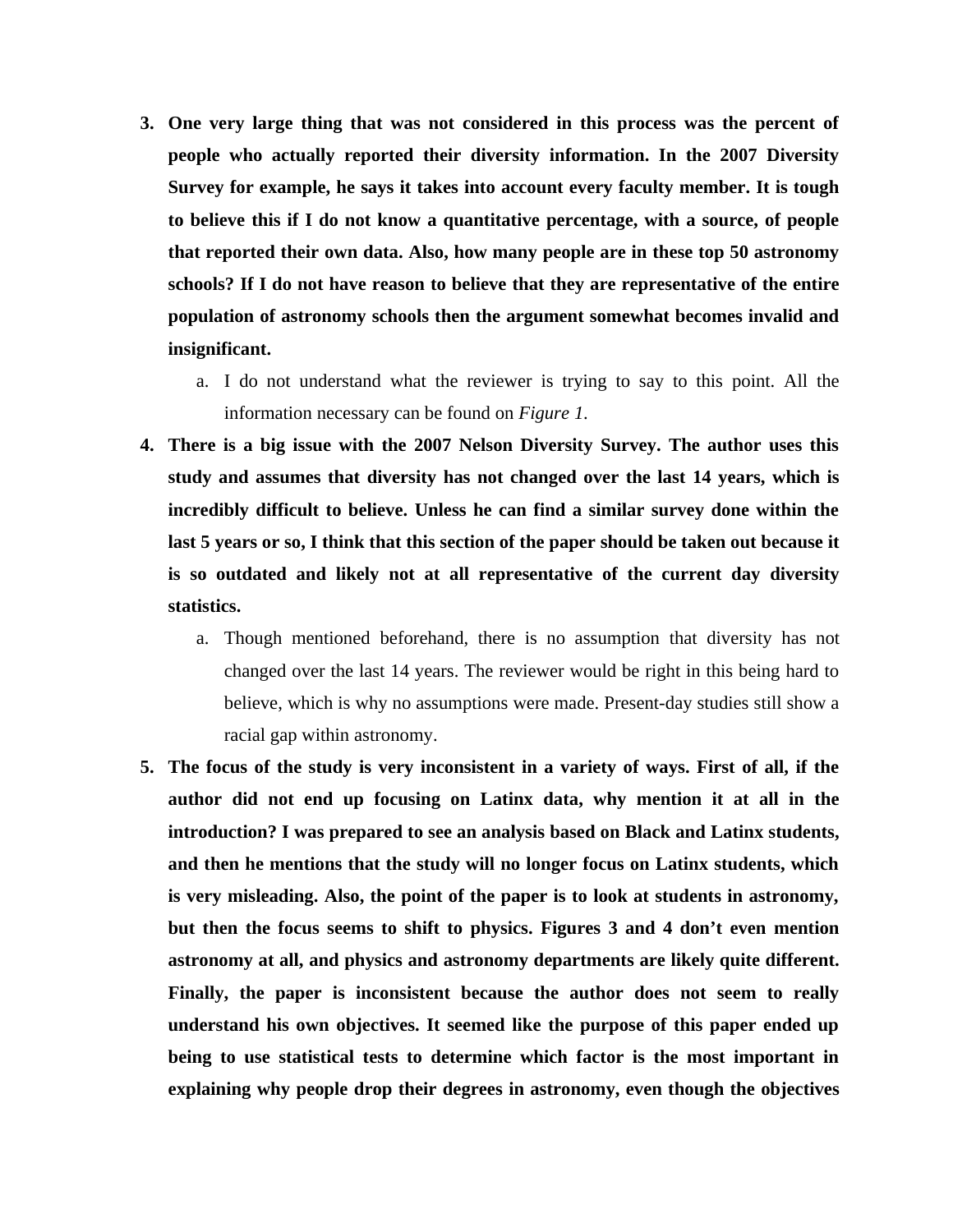**were stated as determining where the large racial gap occurs on a path to tenure and looking at the effectiveness of the current diversity programs in place. I am generally just very confused on what the point of this project was actually supposed to be. Even though there are more results that need to come in, it seems like this project was a little bit scattered and that the author was trying to figure out what he was doing as he went along, but he did not leave enough time to actually figure it out.**

a. Yes, the paper has been modified to reflect these suggestions. There has also been no shift to physics at any point.

### **Minor**

- **1. Many sentences are worded in ways that make the ideas they want to convey very unclear. Some sentences have to be more concise and it often took a long time for me to decipher what the main point was.**
	- a. It would be most helpful to the author if the reviewer had mentioned the location within the paper in which confusion ensues.
- **2. What is the citation on the title that says released on March 1?**
	- a. This change has been made.
- **3. I think the title is too broad. It needs to be more representative of what he is actually analyzing, the race gap within undergraduate and graduate astronomy departments.**
	- a. Thank you for the suggestion, but I believe that information would be better suited within the Introduction.
- **4. There are a few things that are quite vague. For example, in the abstract he says "series of questions." What do the questions entail? What are they asking? What aspects are being compared?**
	- a. The changes have been made.
- **5. There are some formatting things that should be fixed, like it says Schwartz et al at the top of page 2, and in Figure 1, there is already a caption saying "Table 4."** 
	- a. This change has been made.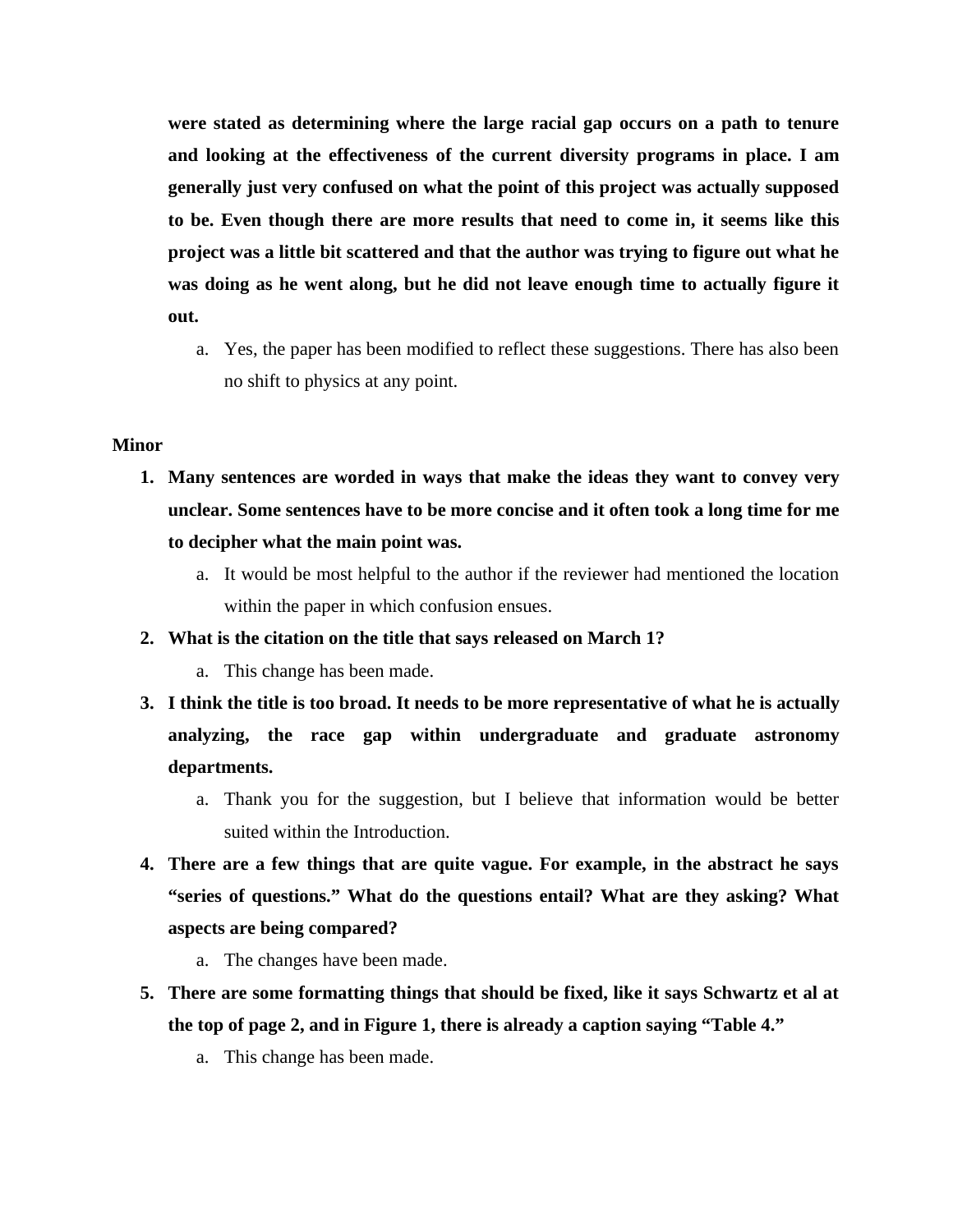- **6. At the end of the introduction, the author talks about social programs in departments to help combat the race gap. The social programs should be stated here so that the reader has a good idea of what he is talking about.** 
	- a. This change has been made.
- **7. One of the objectives mentions tenure, however, that is the only time tenure is brought up in the entire paper. I am not sure if one of the objectives was actually supposed to be tenure or if it was a mistake to include that.** 
	- a. This change has been made.
- **8. Figure 5 seems to be very important, however, I do not really understand what it is saying. What are the units of the mean and standard deviation (what is being measured)? What does each category in the Table actually mean? Also, the Table says that 167 undergraduate students were surveyed. How significant is that compared to the total number of physics and astronomy students in the country? How do I trust that this pool of students is big enough to represent everybody and every department?**
	- a. Unfortunately, this is the only survey of its kind and thus the number of participants could always be more. For now though, these 167 data points are significant.
- **9. Some of the tests should be defined, like the Likert Scale.**
	- a. This change has been made.
- **10. At the end of the data retrieval section, the author talks about some issues that he had in the process of completing the research. I do not think that these issues are necessary to talk about. Everybody has issues and runs into roadblocks with their projects, but they do not need to be stated in the paper since they are not necessary for the understanding of the results.** 
	- a. The changes have been made.
- **11. At the end of the data retrieval section, the author says that Table 1 talks about the parameters used to create mock data points, but there is no Table 1 and no description of this process at all.** 
	- a. This change has been made.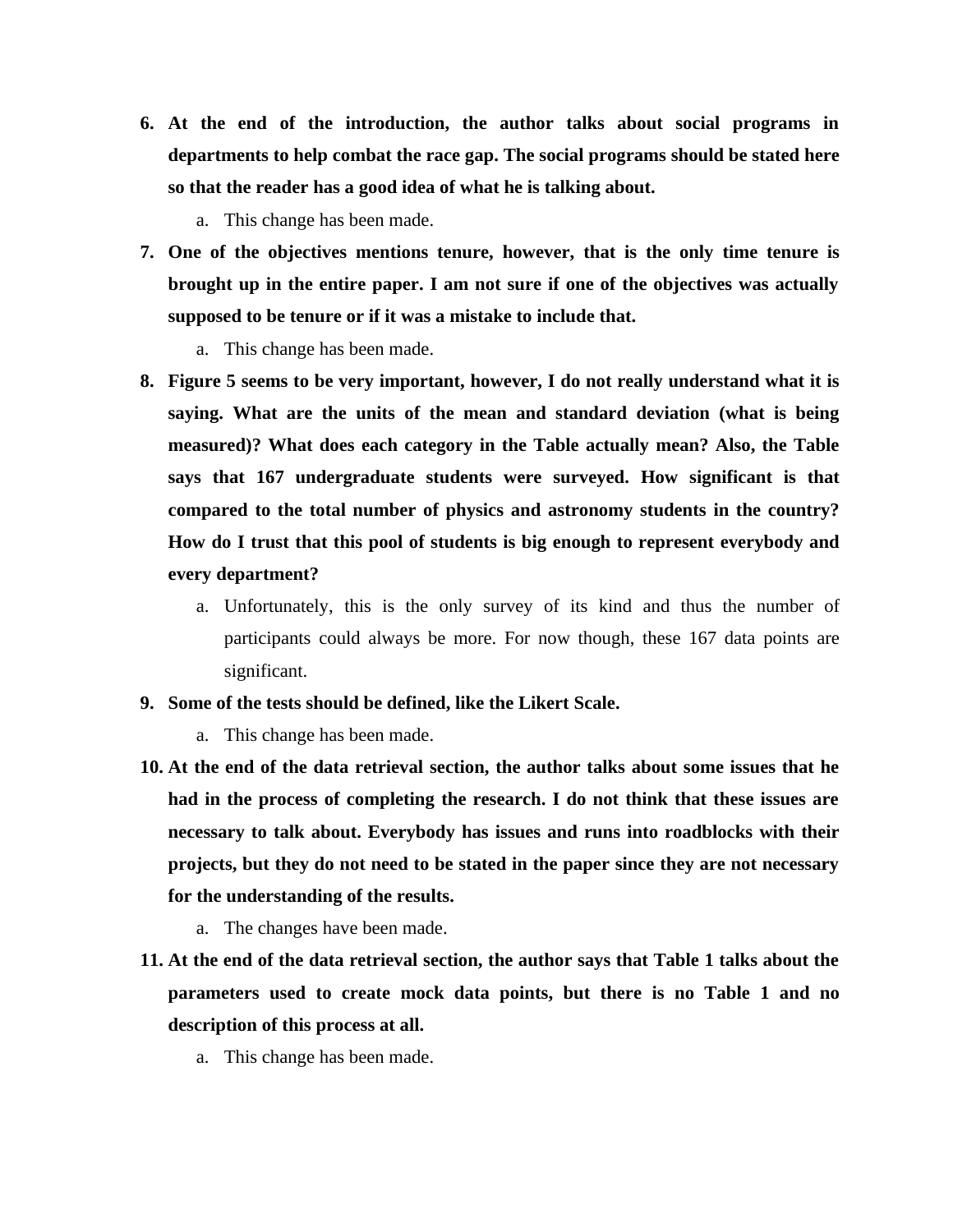The author would like to thank the reviewer for the revision suggestions provided in the review. These suggestions will be implemented onto the final version of the paper and will be reflected as such. The responses to the major/minor revision suggestions can be found below:

### **Major**

- **1. "With this information, python was utilized to create individual mock student responses that followed those constraints.": I was concerned with how this moc responses can be representatively enough to study the correlation in each factor. It seems like the survey does not specify the distribution of the data (if yes, the author should state that in the text), thus it is even harder to produce the individual mock responses accurately. I suggested the author should try to get the actual answers from AIP and then use those data to continue.**
	- a. This change has been made.
- **2. "Table 1 contains ..." : there is no Table 1 in the paper. Also, if the author uses the parameters from the survey, he should refer to Figure 5 rather than making a new table repeating the numbers.** 
	- a. This change has been made in the paper.

#### **Minor**

- **1. "... a series of questions.": the author should specify what types of questions.**
	- a. This change has been made
- **2. "... racial diversity among their demographics.": need citation. "The 2007 Nelson Diversity Survey highlights ...": needs citation.**
	- a. These changes have been made.
- **3. "Figure 2 is of the U.S census throughout the years..: needs citation. Also, I suggest that only the year 2007 in the Figure is needed, because the Nelson Diversity Survey only has data in 2007.** 
	- a. The change has been made.
- **4. Figure 2: the "number (in thousands)" term should be in the middle of the line.**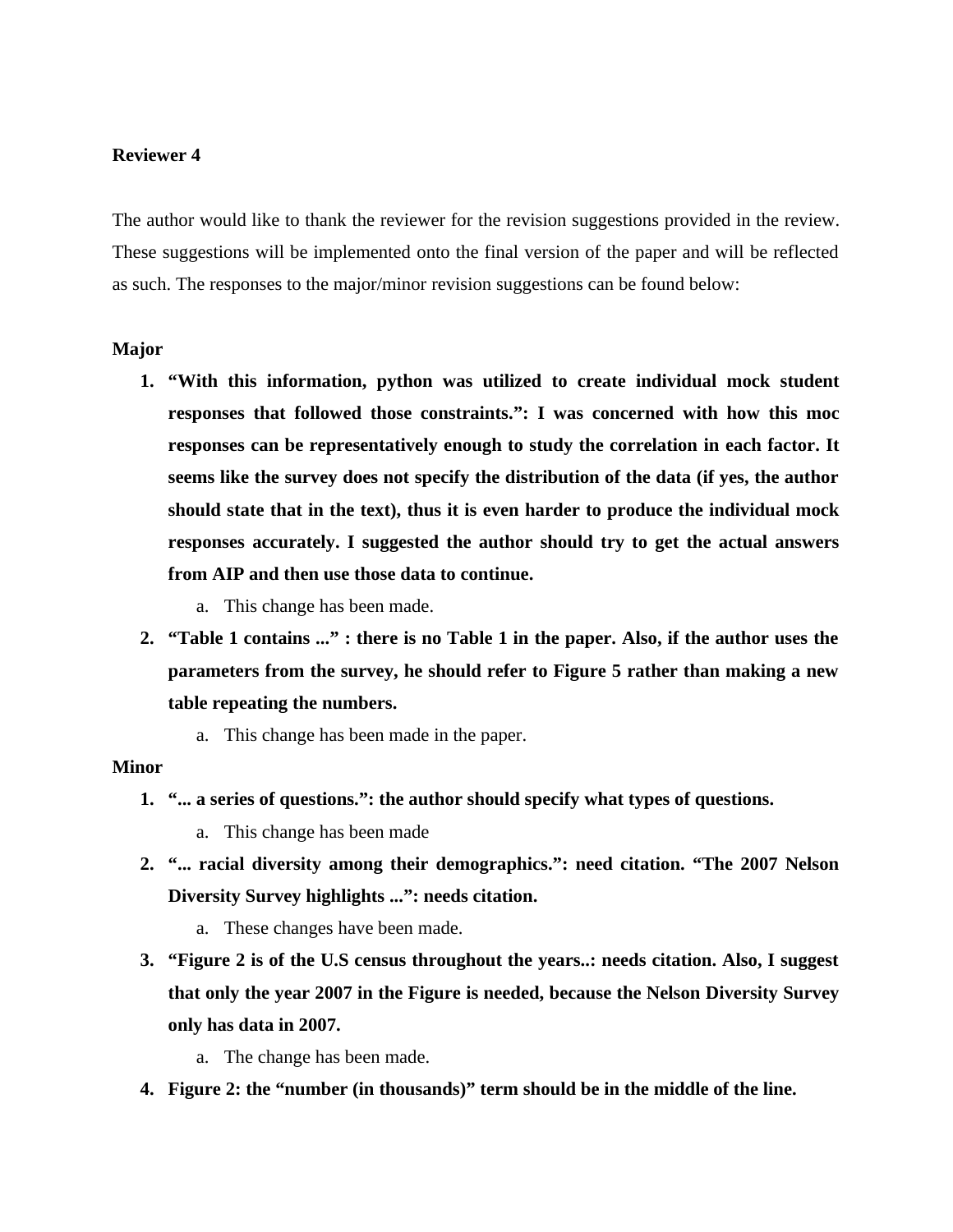- a. This change has been made.
- **5. "As suspected, the racial disparity is not as severe in the undergraduate level.": needs citation, or the author should refer to Figure 3 and 4.** 
	- a. This change has been made.
- **6. "... bachelor degrees than in the two previous areas.": the author should specify what type of bachelor degrees that are mentioned here.** 
	- a. This change has been made.
- **7. "Figure 3 displays ... same for the Latinx group.": this should be stated in the beginning of the paragraph. Also, the author should state where those these figures are adopted from (or if he make it, the author should specify what data he uses).** 
	- a. This change has been made
- **8. "... creating task forces meant to place importance on diversity and inclusion.": need citation.** 
	- a. This change has been made.
- **9. "... the American Institute of Physics was utilized.": a short description of the data is needed. "... but is also backed up by various literature.": some citations are needed to illustrate this point.** 
	- a. These changes have been made.
- **10. "... will shift to these two racial groups.": if the scope of the project only focuses on the White and the Black students, the introduction should not mention too much on the Latinx student as it is right now, but rather only focuses on the Black students.**
	- a. This change has been made.
- **11. "Figure 5 displays...": the author should state that it is adopted from the report.**
- **12. "A Likert scale was utilized ...": explanations and citations for this scale are needed.** a. The changes have been made.
- **13. "The AIP report presented...": the full phrase of AIP should be stated first (for example, in the beginning of the section, the author should add "(AIP)" after the phrase "American Institute of Physics".)**
	- a. The changes has been made.
- **14. "Statistical tests are then performed with...": the author should specify which tests he uses.**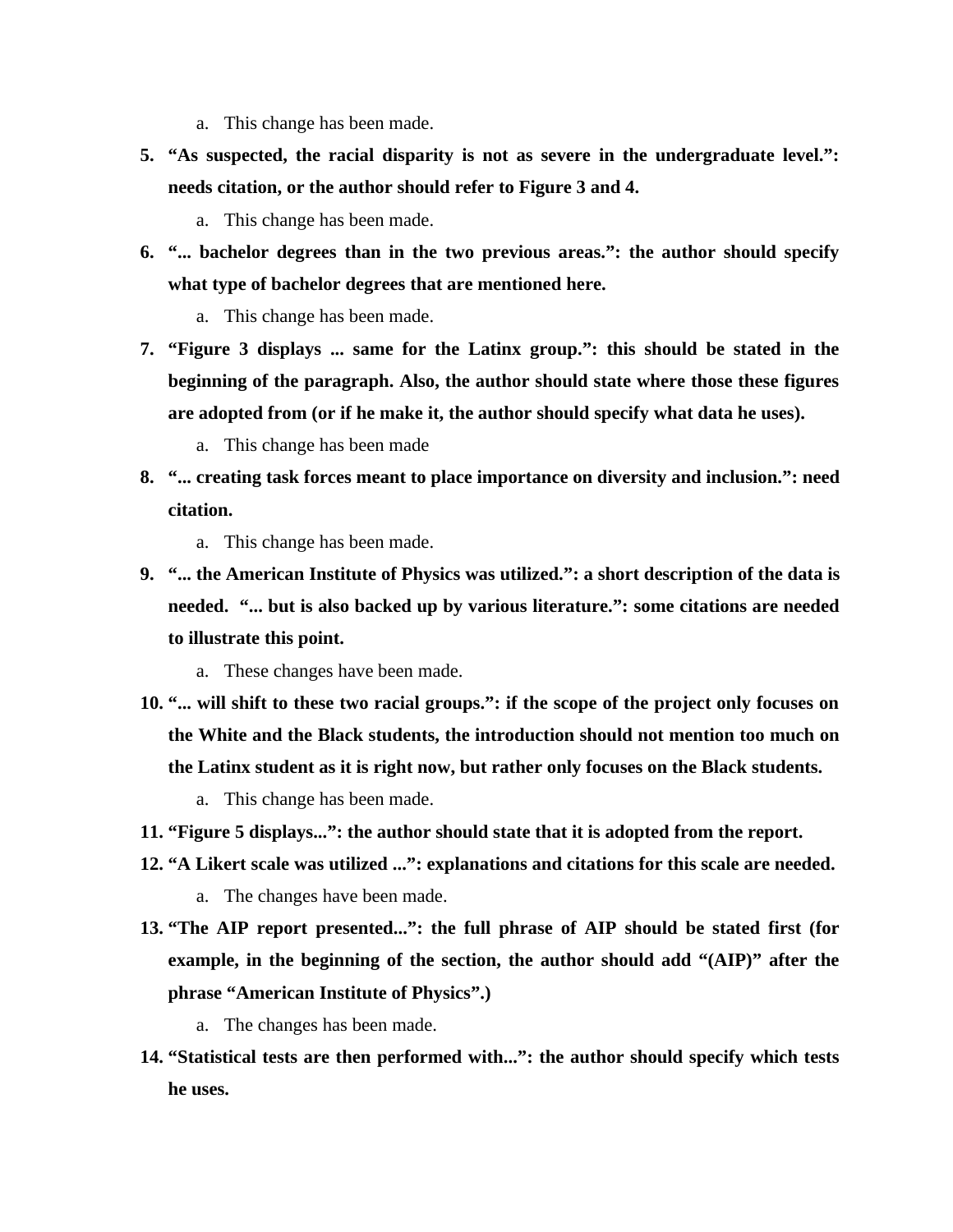a. As mentioned in the paper, the name of the tests are provided.

### **15. Figure 5: citation is needed in the caption.**

- a. This change has been made.
- **16. "To ensure this, the 7 Classical Assumptions of Ordinary Least Squares was consulted.": need citation** 
	- a. This change has been made.

### **Reviewer 5**

The author would like to thank the reviewer for the revision suggestions provided in the review. These suggestions will be implemented onto the final version of the paper and will be reflected as such. The responses to the major/minor revision suggestions can be found below:

### **Major Points**

- **1. The three major tests used on the potential data (Breusch-Pagan, Breusch-Godfrey, and RESET) are not at all explained in depth.** 
	- a. I agree and as such, more details have been given to these tests.
- **2. Lack of data.**
	- a. Due to time, there is nothing that can be done regarding a lack of real-world data.
- **3. Lack of discussion on the actual factors.**
	- a. This change has been slightly made, as too many factors are present for discussion.

# **Minor Points**

- **1. "Schwarz et al." listed at the top of each page instead of the author's name.**
	- a. This change is reflected onto the final version paper.
- **2. Introduction: "...and approximately 1% identified as Black or Latinx."**
- **3. Although it is important that we acknowledge the plight of Latinx people in the field of astrophysics, perhaps since the focus of the study has turned to the disparity between white and black, the mention of specific Latinx data makes the introduction convoluted with unnecessary data.**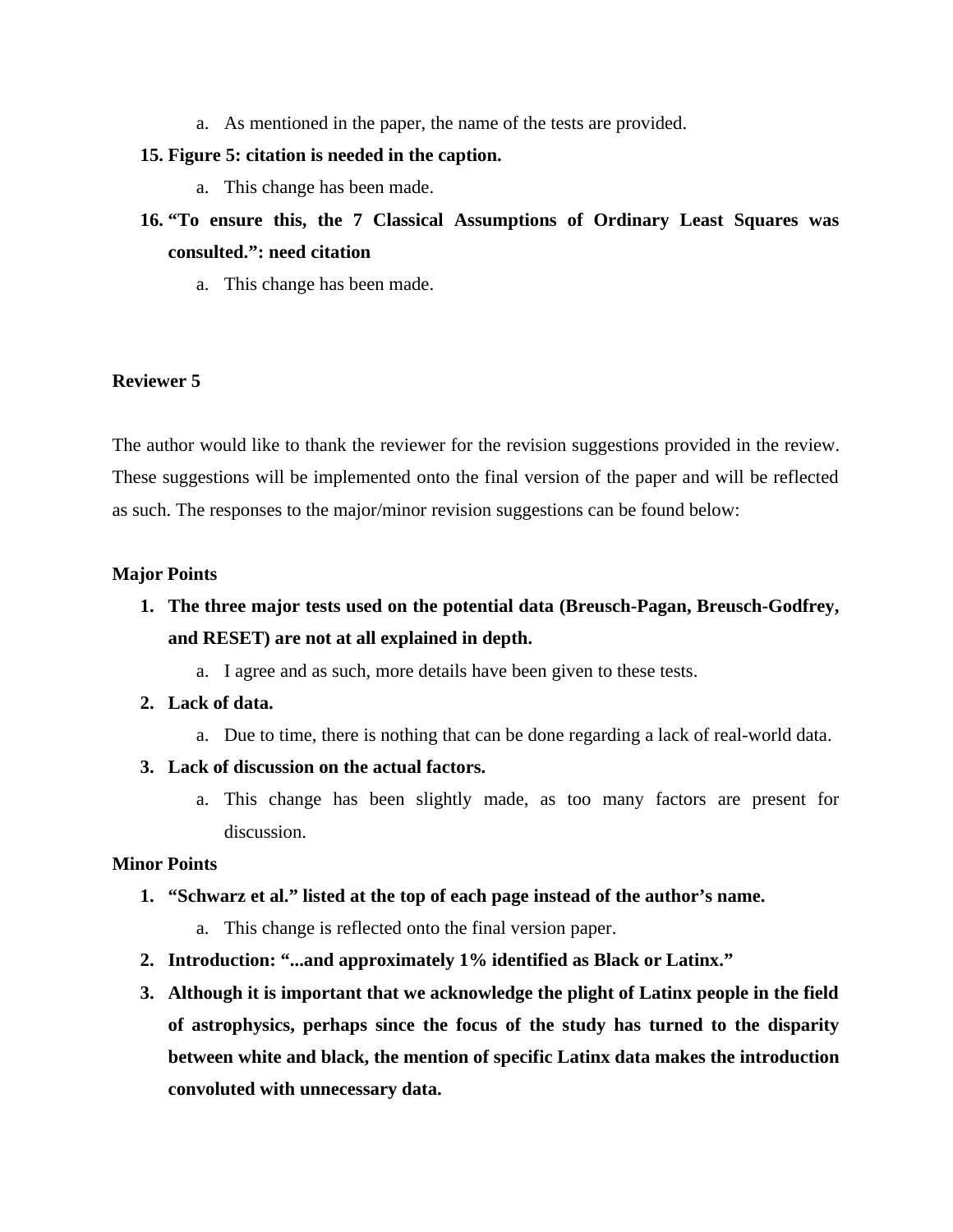- a. This change has been made.
- **4. Section 2.2: "A Likert scale was utilized for the participants to record..."**
- **5. Section 2.3: "...as a checklist that the survey data must satisfy so as to yield the best possible estimates."** 
	- a. These changes have been implemented onto the paper.

The author would like to thank the reviewer for the revision suggestions provided in the review. These suggestions will be implemented onto the final version of the paper and will be reflected as such. The responses to the major/minor revision suggestions can be found below:

# **Major Points**

- **1. Many values in the introduction are not cited**
	- a. This change has been made
- **2. The introduction spends time talking about Latinx but the project later focuses on Black only**
	- a. This change has been made.
- **3. Data has not been acquired**
	- a. This was an unfortunate event that was beyond the author. Nothing could be done to remedy this.

# **4. Results not mentioned for both real world data as well as mock data.**

- a. This change has been made.
- **5. At this stage there is no conclusion and the paper has no results**
	- a. This change has been made.

# **Minor Points**

# **1. Figure 1 is small and hard to read**

- a. This change has been made.
- **2. Figure 5 is blurry**
	- a. This is as large as the image can be while still retaining legibility.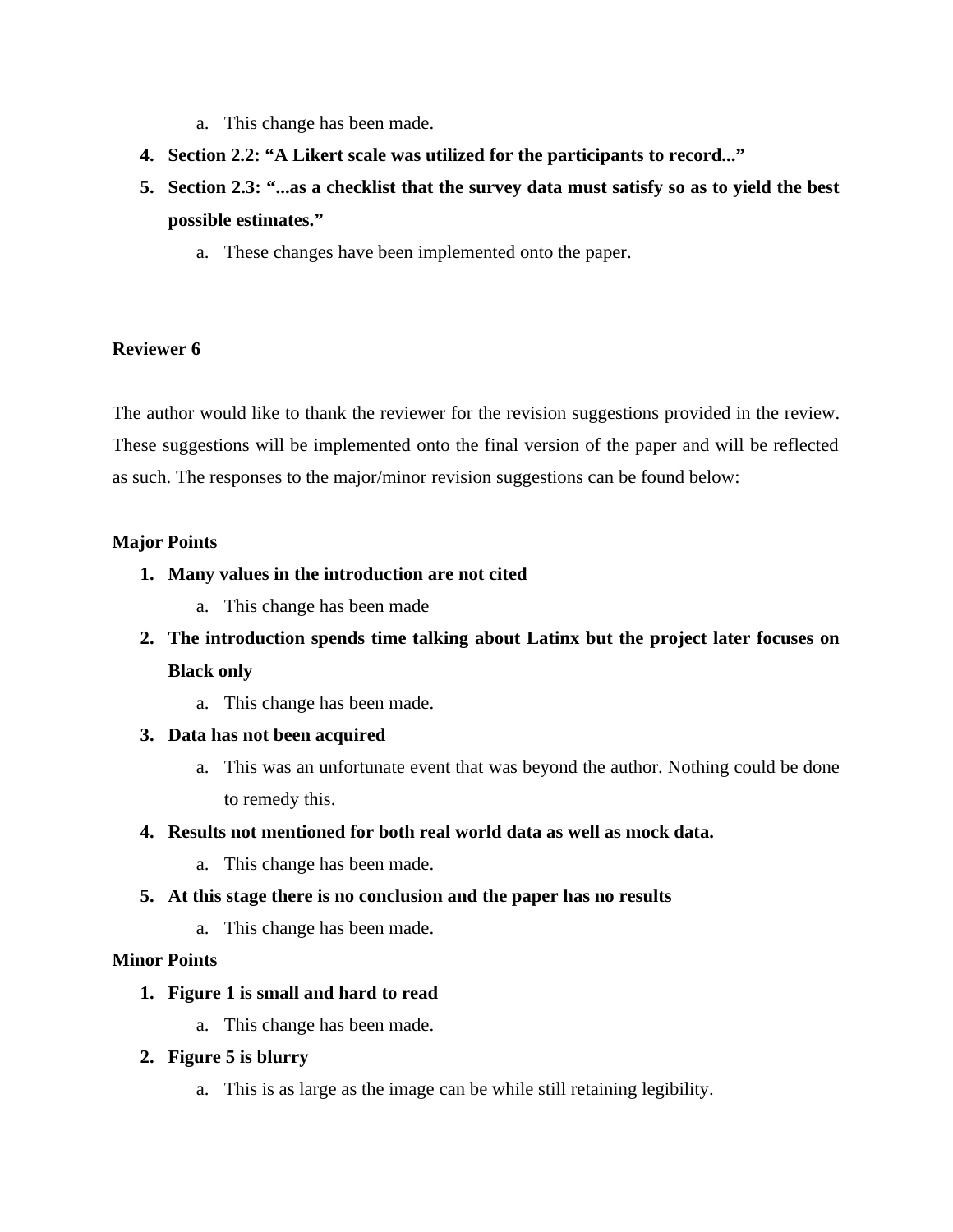- **3. §2.1 an explanation of why the factors need to be introduced with equal importance. Could they not be unbalanced in their nature?** 
	- a. This change has been implemented.
- **4. §2.2 author mentions a Likert scale was utilized but no explanation of what a Likert scale is is provided** 
	- a. This change has been implemented.
- **5. The Breusch-Godfrey and RESET tests are mentioned in §2.3 but never referred to earlier as being used**
	- a. This change has been made.
- **6. There might be more than one main factor to take into account for the conclusion**
	- a. Correct, but due to lack of time only 1 factor will be classified as such.
- **7. Paper would benefit from an additional proofread**
	- a. I plan on executing more proofreads.

The author would like to thank the reviewer for the revision suggestions provided in the review. These suggestions will be implemented onto the final version of the paper and will be reflected as such. The responses to the major/minor revision suggestions can be found below:

# **Major Points**

- **1. The data analysis is incomplete. The results from the proposed data analysis must be completed and discussed in order for the paper to be considered for publication. The paper lacks a discussion of the results because of the incomplete data analysis section.**
	- a. This change has been implemented.
- **2. Although the paper will be easier to understand once the author completes the data analysis, more explanation on the statistical techniques could be given even without results. The exact plan of action needs more explanation. Some terms need more explanation to avoid confusion for the reader. These terms include: the Likert scale,**